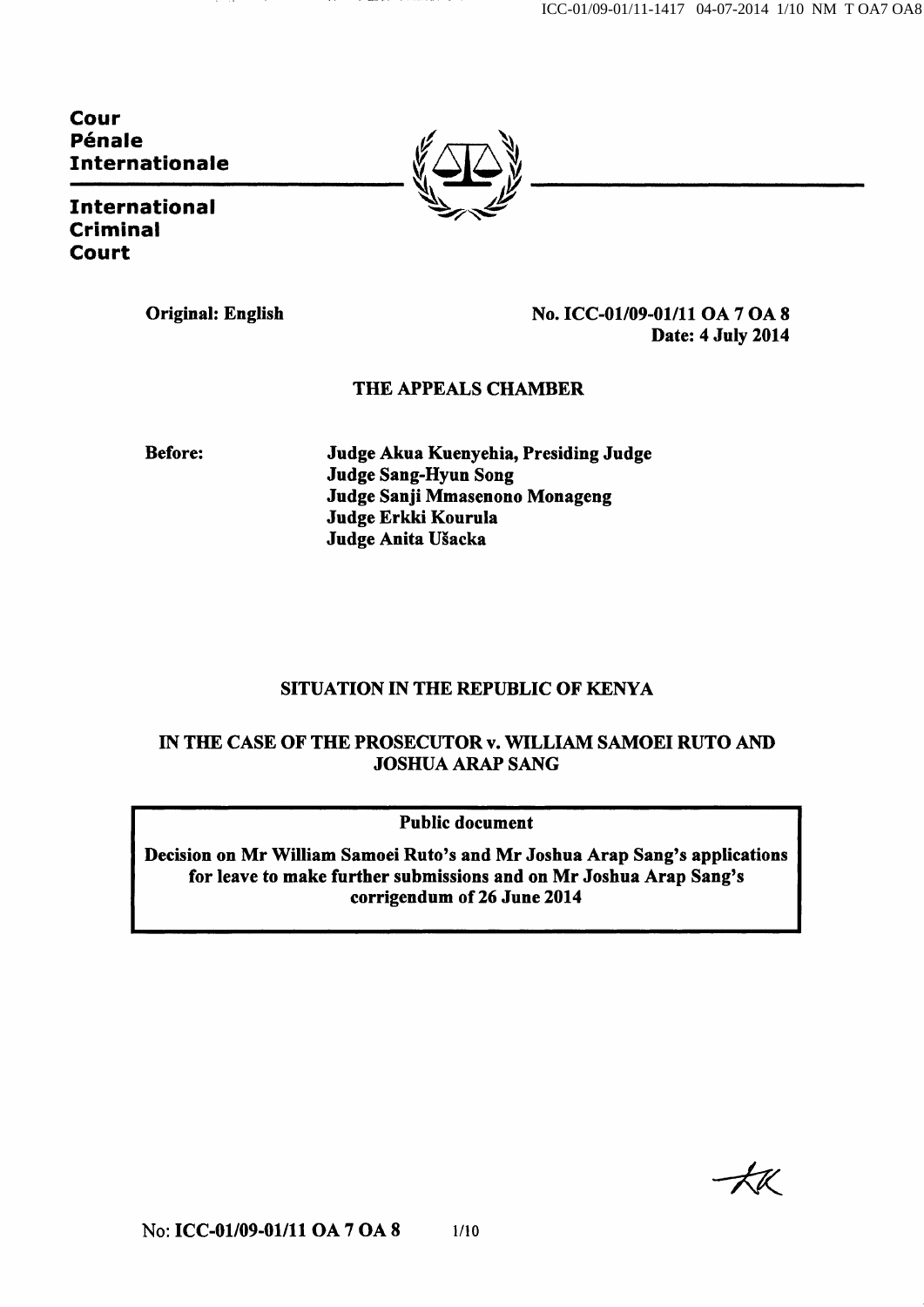Decision to be notified in accordance with regulation 31 of the Regulations of the Court to:

 $\cdots$ 

**The age to contrar** 

The Office of the Prosecutor Ms Fatou Bensouda, Prosecutor Ms Helen Brady

Counsel for Mr William Samoei Ruto Mr Karim A. A. Khan Mr David Hooper

Counsel for Mr Joshua Arap Sang Mr Joseph Kipchumba Kigen-Katwa Ms Caroline Buisman

#### **REGISTRY**

Registrar Mr Herman von Hebel

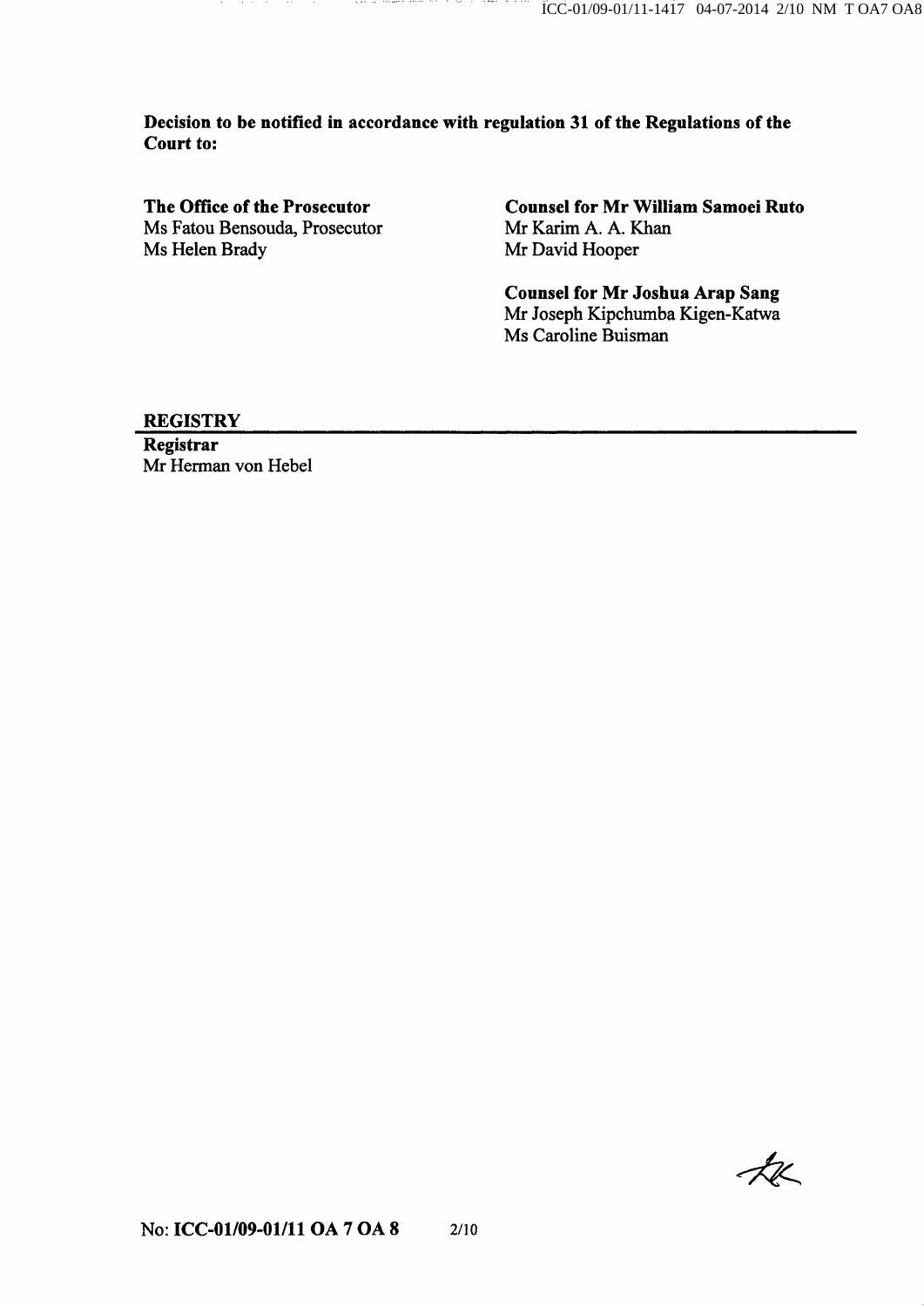The Appeals Chamber of the International Criminal Court,

In the appeals of Mr William Samoei Ruto and Mr Joshua Arap Sang against the decision of Trial Chamber V (A) entitled "Decision on Prosecutor's Application for Witness Summonses and resulting Request for State Party Cooperation" of 17 April 2014 (ICC-01/09-01/1 l-1274-Corr2),

Having before it the "Defence application for leave to address specific issues raised in the 'Prosecution consolidated response to Mr. Ruto and Mr. Sang's appeals against the "Decision on Prosecutor's Application for Witness Summonses and resulting Request for State Party Cooperation'"" of 25 June 2014 (ICC-01/09-01/11-1404); the "Sang Defence Request for an order by the Appeals Chamber to permit the appellant to address specific issues raised in the 'Consolidated response to Mr. Ruto and Mr Sang's appeals against the "Decision on the Prosecutor's Application for Witness Summonses and resulting Request for State Party Cooperation'"" of 26 June 2014 (ICC-01/09-01/11-1409); and the "Corrigendum to Sang Defence Appeal against the 'Decision on Prosecutor's Application for Witness Summonses and resulting Request for State Party Cooperation'" of 26 June 2014 (ICC-01/09-01/11-1344-Corr),

Renders the following

# DECISION

- 1. The above-mentioned requests to make further submissions are rejected, and
- 2. Should the Prosecutor wish to do so, she may file, by 16h00 on Friday, 11 July 2014, a revised version of the "Prosecution consolidated response to Mr. Ruto and Mr. Sang's appeals against the 'Decision on the Prosecutor's Application for Witness Summonses and resulting Request for State Party Cooperation'", with the view to adjusting any references to the paragraph and footnote numbers of the "Corrigendum to Sang Defence appeal against the 'Decision on Prosecutor's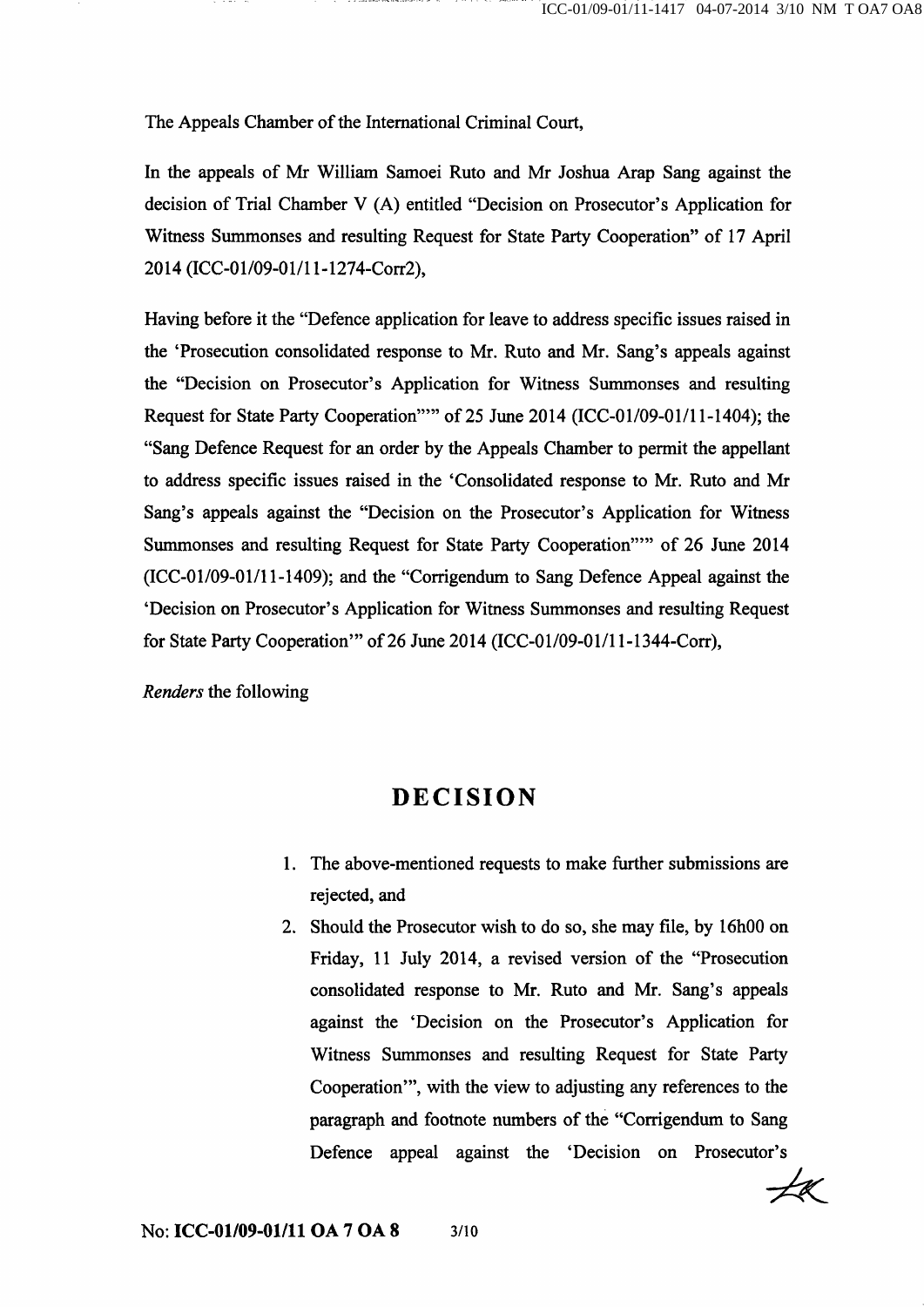Application for Witness Summonses and resulting Request for State Party Cooperation'".

# REASONS

# I. BACKGROUND

1. On 17 April 2014, Trial Chamber V (A) (hereinafter: "Trial Chamber") rendered, by majority, Judge Herrera Carbuccia dissenting,<sup>1</sup> the "Decision on Prosecutor's Application for Witness Summonses and resulting Request for State Party Cooperation"<sup>2</sup> (hereinafter: "Impugned Decision").

2. On 23 May 2014, the Trial Chamber rendered the "Decision on defence applications for leave to appeal the 'Decision on Prosecutor's Application for Witness Summonses and resulting Request for State Party Cooperation' and the request of the Government of Kenya to submit *amicus curiae* observations"<sup>3</sup> (hereinafter: "Decision Granting Leave to Appeal"), in which it granted Mr William Samoei Ruto (hereinafter: "Mr Ruto") and Mr Joshua Arap Sang (hereinafter: "Mr Sang") leave to appeal the Impugned Decision. The Trial Chamber formulated the appealable issues as follows:

i. Whether a chamber has the power to compel the testimony of witnesses ('First Issue');

ii. Whether the Govemment of Kenya, a State party to the Rome Statute, is under an obligation to cooperate with the Court to serve summonses and assist in compelling the appearance of witnesses subject to a subpoena ('Second  $Issue$ <sup>'</sup>). $\dot{I}$ 

3. On 3 June 2014, the Appeals Chamber rendered the "Decision on requests of Mr William Samoei Ruto and Mr Joshua Arap Sang for extension of page limit for their documents in support of the appeal"<sup>5</sup> (hereinafter: "Decision Granting a Page Limit Extension"), extending by five pages each the page limits for the respective documents in support of the appeals of Mr Ruto and Mr Sang.

 $1$  ICC-01/09-01/11-1274-Anx.

<sup>2</sup> ICC-01/09-01/1 l-1274-Corr2.

<sup>&</sup>lt;sup>3</sup> ICC-01/09-01/11-1313.

<sup>&</sup>lt;sup>4</sup> Decision Granting Leave to Appeal, para. 40.

<sup>^</sup> ICC-01/09-01/11-1335 (OA 7 OA 8).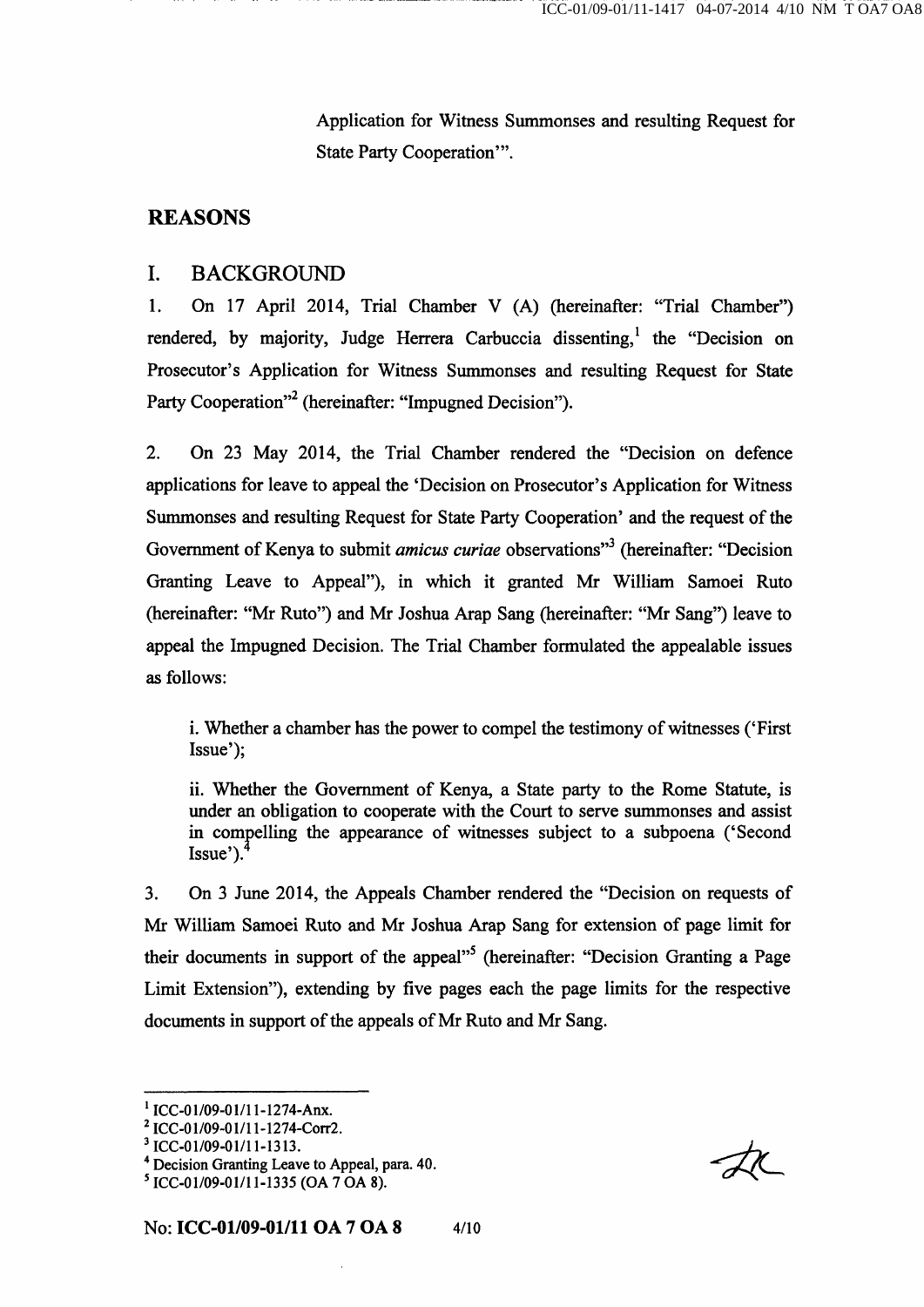4. On 5 June 2014, Mr Sang filed the "Sang Defence appeal against the Decision on Prosecutor's Application for Witness Summonses and resulting Request for State Party Cooperation<sup>"6</sup> (hereinafter: "Mr Sang's Document in Support of his Appeal").

5. On the same day, Mr. Ruto filed the "Defence appeal against 'Decision on the Prosecutor's Application for Witness Summonses and resulting Request for State Party Cooperation"<sup>7</sup> (hereinafter: "Mr Ruto's Document in Support of his Appeal").

6. On 20 June 2014, the Prosecutor filed the "Prosecution consolidated response to Mr. Ruto and Mr. Sang's appeals against the 'Decision on Prosecutor's Application for Witness Summonses and resulting Request for State Party Cooperation'"<sup>8</sup> (hereinafter: "Prosecutor's Consolidated Response").

7. On 25 June 2014, Mr Ruto filed the "Defence application for leave to address specific issues raised in the 'Prosecution consolidated response to Mr. Ruto and Mr. Sang's appeals against the "Decision on Prosecutor's Application for Witness Summonses and resulting Request for State Party Cooperation"",<sup>9</sup> (hereinafter: "Mr Ruto's Request"). Mr Ruto submits that, in the Prosecutor's Consolidated Response, the Prosecutor (i) misstated the Impugned Decision in relation to the Court's powers to compel the personal appearance of witnesses,  $^{10}$  and (ii) relied on a statutory provision (namely article 93 (1) (b) of the Statute), which finds no basis in the Impugned Decision.<sup>11</sup> In his view, the Prosecutor thereby raised issues that are new, distinct and could not have been anticipated by him, which, as a matter of fairness, should justify his request to make further submissions on these specific issues pursuant to regulation 28 of the Regulations of the Court.<sup>12</sup>

8. On 26 June 2014, the Prosecutor filed the "Prosecution response to Mr Ruto's application under Regulation 28(2) for leave to address "specific issues" arising from the appeals against the 'Decision on Prosecutor's Application for Witness Summonses and resulting Request for State Party Cooperation",<sup>13</sup> (hereinafter: "Prosecutor's

<sup>^</sup> ICC-01/09-01/11-1344 (OA 7).

 $^7$  ICC-01/09-01/11-1345 (OA 8).

 $^8$  ICC-01/09-01/11-1380 (OA 7 OA 8).

<sup>&</sup>lt;sup>9</sup> ICC-01/09-01/11-1404 (OA 7 OA 8).

<sup>&</sup>lt;sup>10</sup> Mr Ruto's Request, para. 6.

 $<sup>11</sup>$  Mr Ruto's Request, para. 7.</sup>

 $^{12}$  Mr Ruto's Request, paras 5, 7-8.

<sup>&</sup>lt;sup>13</sup> ICC-01/09-01/11-1408 (OA 7 OA 8).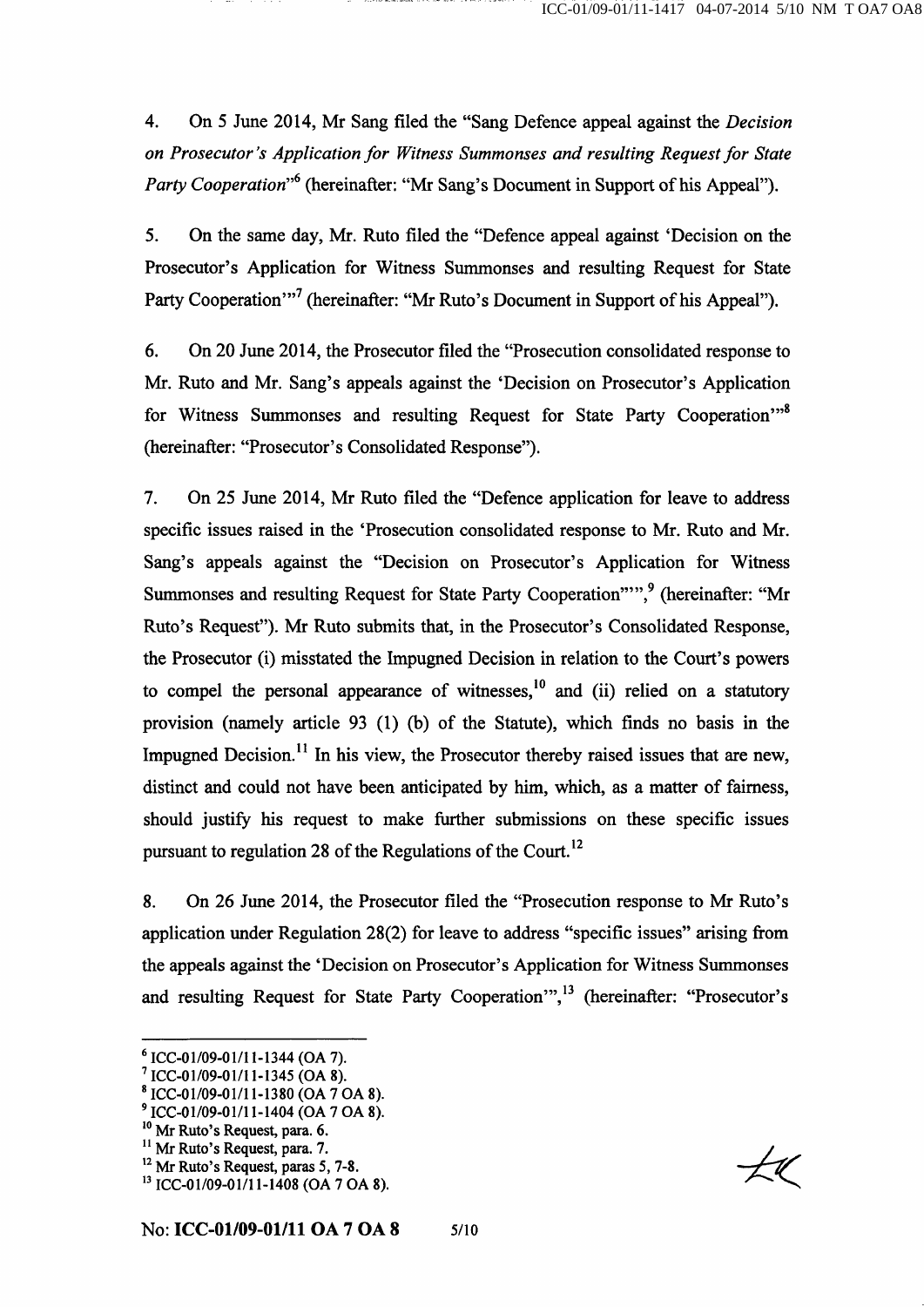Response to Mr Ruto's Request"), submitting that Mr Ruto's Request should be dismissed.<sup>14</sup> As to Mr Ruto's first argument, the Prosecutor submits that the disagreement between the parties conceming the interpretation of the Impugned Decision is actually one of the issues on appeal, and it was addressed in Mr Ruto's Document in Support of his Appeal.<sup>15</sup> As to Mr Ruto's second argument, the Prosecutor underlines that, the alleged error at hand being a legal error, in her view, the outcome of the Impugned Decision was legally correct, "not only for the reasons given in the [Impugned] Decision, but also on an additional basis (article 93(l)(b) of the Statute").<sup>16</sup> She adds that since all parties addressed that provision at trial,  $^{17}$  and since they "specifically relied upon  $[a]$ rticle  $93(1)(b)$  as supporting their core argument on appeal",<sup>18</sup> she was entitled to state her view on article 93 (1) (b).<sup>19</sup>

9. On 26 June 2014, Mr Sang filed the "Sang Defence Request for an order by the Appeals Chamber to permit the appellant to address specific issues raised in the 'Consolidated response to Mr. Ruto and Mr Sang's appeals against the "Decision on the Prosecutor's Application for Witness Summonses and resulting Request for State Party Cooperation""<sup>20</sup> (hereinafter: "Mr Sang's Request"), submitting two similar arguments to those in Mr Ruto's Request.<sup>21</sup> He furthermore argues that the Prosecutor's submission that article 93 (1) (e) of the Statute "is limited to voluntary travel, rather than appearance, of witnesses" is also going beyond the scope of the

<sup>&</sup>lt;sup>14</sup> Prosecutor's Response to Mr Ruto's Request, para. 5.

<sup>&</sup>lt;sup>15</sup> Prosecutor's Response to Mr Ruto's Request, para. 3, referring to Mr Ruto's Document in Support of his Appeal, paras 1, 6-7, 13, 15-18, 35, 37.

<sup>&</sup>lt;sup>16</sup> Prosecutor's Response to Mr Ruto's Request, para. 4.

<sup>&</sup>lt;sup>17</sup> Prosecutor's Response to Mr Ruto's Request, para. 4, referring to "Defence response to the corrected and amended version of 'Prosecution's request under article 64(6)(b) and article 93 to summon witnesses'", 8 January 2014, ICC-01/09-01/11-1136-Red2, paras 3, 11-13; Transcript of 14 February 2014, ICC-01/09-01/1 l-T-86-Red-ENG, pp. 6-7, 23, 31-32, 100-107, 111-113; "Prosecution's further submissions pursuant to the Prosecution's request under article 64(6)(b) and article 93 to summon witnesses", dated 4 March 2014, and registered 5 March 2014, ICC-01/09-01/11-1202, paras 22-25 (the document was originally filed as confidential, ICC-01/09-01/11-1202-Conf, and reclassified as public, ICC-01/09-01/11-1202, pursuant to the Trial Chamber's instructions of 13 March 2014); Transcript of 17 February 2014, ICC-01/09-01/11-T-87-ENG, pp. 6-7, 29.

<sup>&</sup>lt;sup>18</sup> Prosecutor's Response to Mr Ruto's Request, para. 4, referring to Mr Ruto's Document in Support of his Appeal, paras 10, 18, 31.

<sup>&</sup>lt;sup>19</sup> Prosecutor's Response to Mr Ruto's Request, para. 4.

 $^{20}$  ICC-01/09-01/11-1409 (OA 7 OA 8).

<sup>&</sup>lt;sup>21</sup> Mr Sang's Request, paras 7, 11-12 (as to the alleged misinterpretation of the Impugned Decision), and paras 9-10 (as to the reliance upon article 93 (1) (b) of the Statute as an alternative basis on which to uphold the correctness of the Impugned Decision). to uphold the correctness of the Impugned Decision).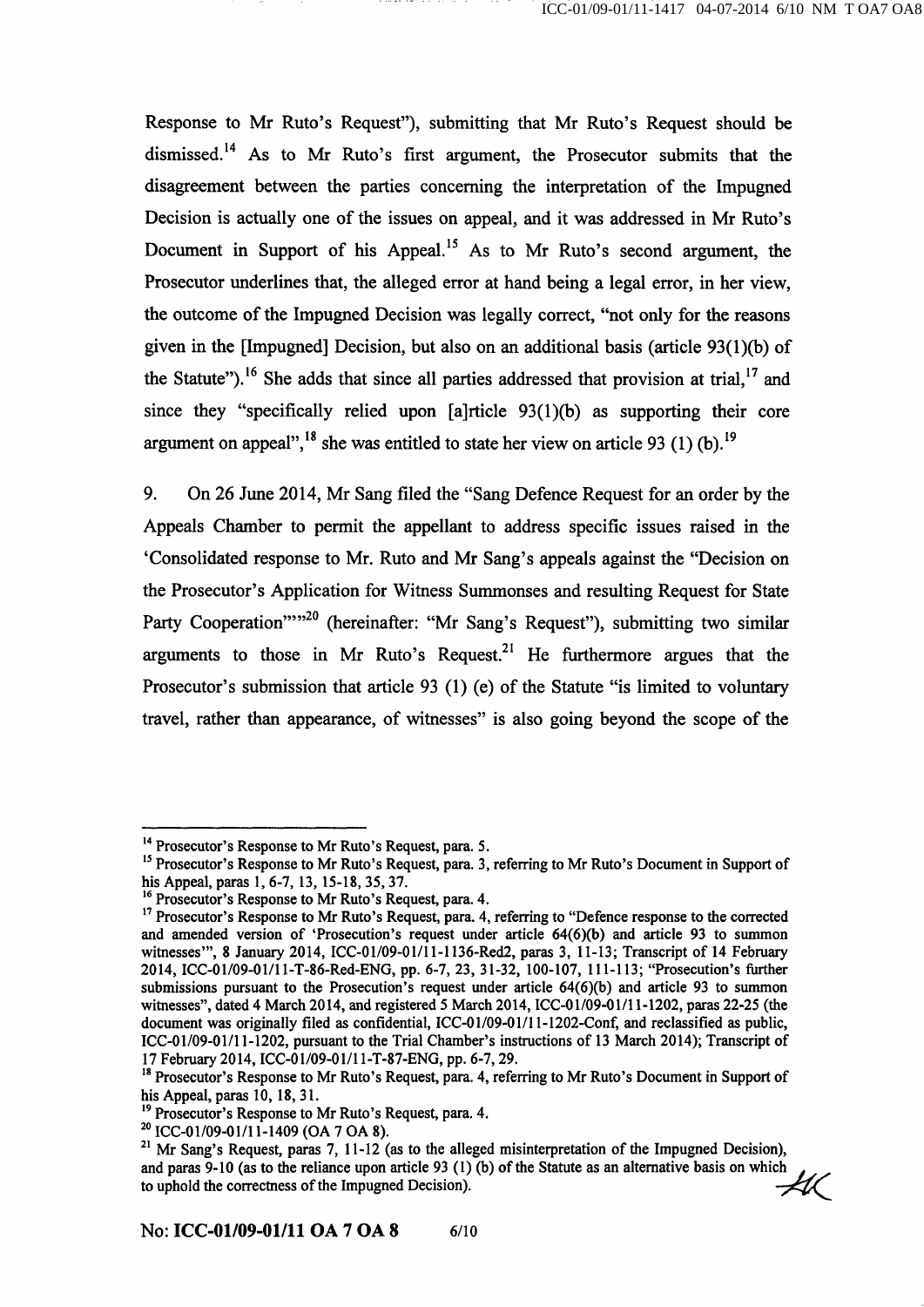appeal.<sup>22</sup> In Mr Sang's view, by making this argument, the Prosecutor violated the principle of equality of arms between the parties.  $2<sup>3</sup>$ principle of equality of arms between the parties.^^

10. On the same day, Mr Sang also filed the "Corrigendum to Sang Defence appeal against the 'Decision on Prosecutor's Application for Witness Summonses and resulting Request for State Party Cooperation'"<sup>24</sup> (hereinafter: "Corrigendum to Mr Sang's Document in Support of his Appeal). Mr Sang submits that he filed this corrigendum because, as pointed out in the Prosecutor's Consolidated Response.<sup>25</sup> he exceeded the average word limit of 300 words per page stipulated by regulation 36 (3) of the Regulations of the Court.

11. On 27 June 2014, the Prosecutor filed the "Prosecution response to Mr Sang's application under Regulation 28(2) for leave to address "specific issues" arising from the appeals against the 'Decision on Prosecutor's Application for Witness Summonses and resulting Request for State Party Cooperation<sup>"<sup>26</sup> (hereinafter: "Prosecutor's</sup> Response to Mr Sang's Request"), submitting that Mr Sang's Request should be dismissed and that Mr Sang's arguments, "which go to the merits of these appealsshould, moreover, be disregarded by the Appeals Chamber".<sup>27</sup> The Prosecutor states that, Mr Sang's Request being similar to Mr Ruto's Request, she opposes it for the same reasons.<sup>28</sup> She repeats that the disagreement between the parties concerning the interpretation of the Impugned Decision is actually one of the issues on appeal, and interpretation of the Impulse of the Impulse one of the issues one of the issues one of the issues one of the i 90 She further reiterated her submissions that the relevance of article 93  $(1)$  (b) of the Statute to the issues on appeal was obvious from the proceedings before the Trial Chamber, as well as from the reliance thereon by Mr Ruto.<sup>30</sup> In the Prosecutor's view,

Chamber, as well as from the reliance thereon by Mr Ruto."^^ In the Prosecutor's view.

 $^{22}$  Mr Sang's Request, paras 9-10.

<sup>&</sup>lt;sup>23</sup> Mr Sang's Request, para. 8.

 $^{24}$  ICC-01/09-01/-11-1344-Corr (OA 7), with an explanatory note in annex, ICC-01/09-01/1344-Corr-Anx (OA 7) (hereinafter: "Annex to the Corrigendum, to Mr Sang's Document in Support of his Appeal").

 $^2$  Annex to the Corrigendum to Mr Sang's Document in Support of his Appeal, para. 2, referring to the Prosecutor's Consolidated Response, paras 77, 78.

 $^{26}$  ICC-01/09-01/11-1410 (OA 7 OA 8).

<sup>&</sup>lt;sup>27</sup> Prosecutor's Response to Mr Sang's Request, para. 5, referring to Mr Sang's Request, paras 7-8, 11-12.

<sup>&</sup>lt;sup>28</sup> Prosecutor's Response to Mr Sang's Request, paras 1, 4.

<sup>&</sup>lt;sup>29</sup> Prosecutor's Response to Mr Sang's Request, para. 3, referring to Mr Sang's Document in Support of his Appeal, paras 7-11, 14-17, 35-38,42,45.

<sup>&</sup>lt;sup>30</sup> Prosecutor's Response to Mr Sang's Request, para. 3, similarly referring to "Defence response to the corrected and amended version of 'Prosecution's request under article 64(6)(b) and article 93 to summon witnesses", 8 January 2014, ICC-01/09-01/11-1136-Red2, paras 3, 11-13; Transcript of 14.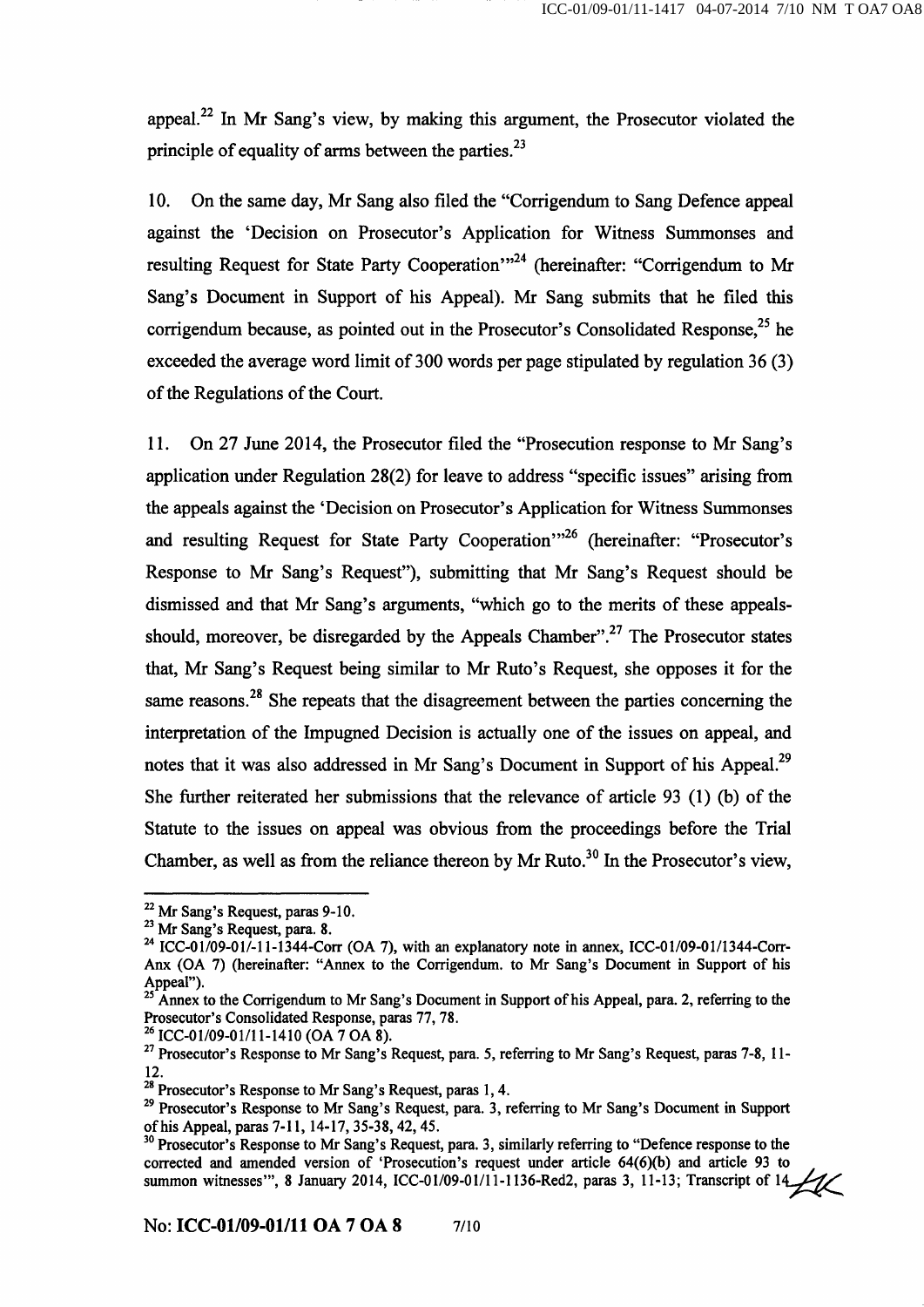it was also foreseeable that she would address article  $93$  (1) (e) of the Statute, in light of the arguments presented by all parties before the Trial Chamber in that regard, and the interpretation given in the Impugned Decision thereto.<sup>31</sup>

## II. MERITS

### 12. The Appeals Chamber recalls its previous jurisprudence, which establishes that

[T]he Regulations of the Court "do not foresee replies to responses to documents in support of the appeal for appeals under rules 154 and 155". Nevertheless, the Appeals Chamber has also held that, "should the arguments that are raised in a response to a document in support of the appeal make further submissions by the appellant necessary for the proper disposal of the appeal, the Appeals Chamber will issue an order to that effect pursuant to regulation 28 (2) of the Regulations of the Court, bearing in mind the principle of equality of arms and the need for expeditious proceedings". Therefore, the question before the Appeals Chamber is whether [the participant making the request] should be allowed to file additional submissions pursuant to regulation 28 of the Regulations of the Court.<sup>32</sup> [Footnotes omitted.]

13. Recalling the discretionary nature of its power under regulation 28 of the Regulations of the Court, and having carefiiUy considered both requests, the Appeals Chamber finds that, in the present case, further submissions are not necessary for the proper disposal of the appeals at hand. The Appeals Chamber notes that the interpretation of the Impugned Decision as to the Court's ability to directly compel witnesses to appear before it and to seek the cooperation of State Parties in that regard falls within the ambit of the issues on appeal. Furthermore, it was foreseeable that arguments conceming article 93 (1) (b) of the Statute would be made before the Appeals Chamber, considering that this provision was relied upon and addressed both

February 2014, ICC-01/09-01/11-T-86-Red-ENG, pp. 6-7, 23, 31-32, 100-107, 111-113; "Prosecution's further submissions pursuant to the Prosecution's request under article  $64(6)(b)$  and article 93 to summon witnesses", dated 4 March 2014, and registered 5 March 2014, ICC-01/09-01/11- 1202, paras 22-25; Transcript of 17 February 2014, ICC-01/09-01/11-T-87-ENG, pp. 6-7, 29; and to Mr Ruto's Document in Support of his Appeal, paras 10, 18, 31.

<sup>&</sup>lt;sup>31</sup> Prosecutor's Response to Mr Sang's Request, para. 4, referring to the Impugned Decision, paras 23, 29, 33-35, 114-119, 146-154; Mr Sang's Document in Support of his Appeal, paras 8, 17-18, 21,26-29, 35; Mr Ruto's Document in Support of his Appeal, paras 7-9, 12, 16-20, 29-31; "Prosecution's request under article 64(6)(b) and article 93 to summon witnesses", 29 November 2013, ICC-01/09-01/11-1120-Red2.

<sup>&</sup>lt;sup>32</sup> Prosecutor v. Saif Al-Islam Gaddafi and Abdullah Al-Senussi, "Decision on the Libyan Govemment's request to file further submissions", 12 September 2013, ICC-01/11-01/11-442 (OA 4), para. 12, citing Prosecutor v. Thomas Lubanga Dyilo, "Decision on the Prosecutor's 'Application for leave to Reply to "Conclusions de la défense en réponse au mémoire d'appel du Procureur'"", 12 September 2006, ICC-01/04-01/06-424 (OA 3), paras 6, 7.  $\leftarrow$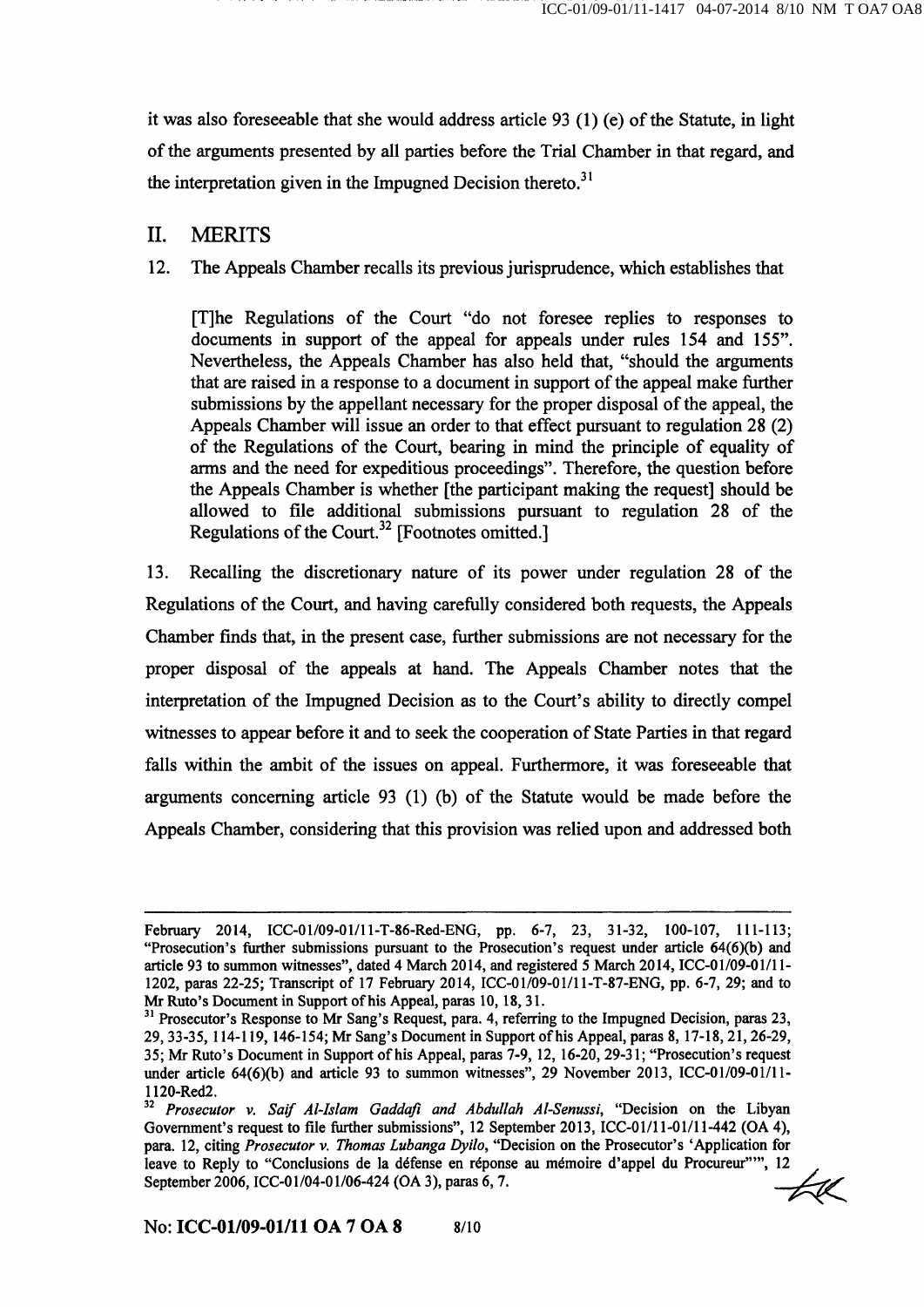during trial and appeal proceedings.<sup>33</sup> Finally, the Appeals Chamber recalls that it granted an extension to the applicable page limit to both Mr Ruto and Mr Sang for their respective documents in support of their appeals, thereby allowing them to present all arguments within the scope of the appeals. $^{34}$ 

14. For these reasons, the Appeals Chamber rejects Mr Sang's Request and Mr Ruto's Request.

15. Furthermore, the Appeals Chamber notes that, on 26 June 2014, Mr Sang filed the Corrigendum to Mr Sang's Document in Support of his Appeal. This document was filed because, as was pointed out by the Prosecutor, Mr Sang's Document in Support of his Appeal did not comply with regulation  $36(3)$  of the Regulations of the Court in respect of the average number of words per page. In order to comply with this word limit, in his corrigendum, Mr Sang deleted certain paragraphs or parts thereof, as well as footnotes. $35$ 

16. The Appeals Chamber is deeply concerned by the fact that Mr Sang's Document in Support of his Appeal did not comply with regulation 36 (3) of the Regulations of the Court. This is even more so because the Appeals Chamber, in its Decision Granting a Page Limit Extension, specifically reminded the parties of the need to comply with the average number of words per page, as stipulated by that provision.<sup>36</sup> The Appeals Chamber recalls that under regulation 29 of the Regulations of the Court, "[i]n the event of non-compliance by a participant with the provisions of any regulation [...] the Chamber may issue any order that is deemed NECESSARY in the interests of justice". In the present circumstances, the Appeals Chamber seriously considered rejecting both Mr Sang's Document in Support of his Appeal and the

<sup>34</sup> Decision Granting a Page Limit Extension, see para 5 in particular.

 $\rightarrow$ 

 $33$  See "Defence response to the corrected and amended version of 'Prosecution's request under article 64(6)(b) and article 93 to summon witnesses'", 8 January 2014, ICC-01/09-01/11-1136-Red2, paras 3, 11-13; Transcript of 14 February 2014, ICC-01/09-01/1 l-T-86-Red-ENG, pp. 6-7, 23, 31-32, 100-107, 111-113; "Prosecution's further submissions pursuant to the Prosecution's request under article 64(6)(b) and article 93 to summon witnesses", dated 4 March 2014, and registered 5 March 2014, ICC-01/09-01/1 1-1202, paras 22-25; Transcript of 17 February 2014, ICC-01/09-01/11-T-87-ENG, pp. 6-7, 29; and to Mr Ruto's Document in Support of his Appeal, paras 10, 18, 31.

<sup>&</sup>lt;sup>35</sup> See the Explicatory Note in the Annex to the Corrigendum to Mr Sang's Document in Support of his Appeal. However, at footnote 89 (now 72), Mr Sang added a reference to para. 65 of the Impugned Decision, instead of referring only to para. 91 thereof in his initial filing. Furthermore, the Appeals Chamber notes that deletions of parts of paras 40 and 42 of Mr Sang's Document in Support of his Appeal were not reported in the Annex to the Corrigendum to Mr Sang's Document in Support of his Appeal.

<sup>&</sup>lt;sup>36</sup> Decision Granting a Page Limit Extension, para. 5.